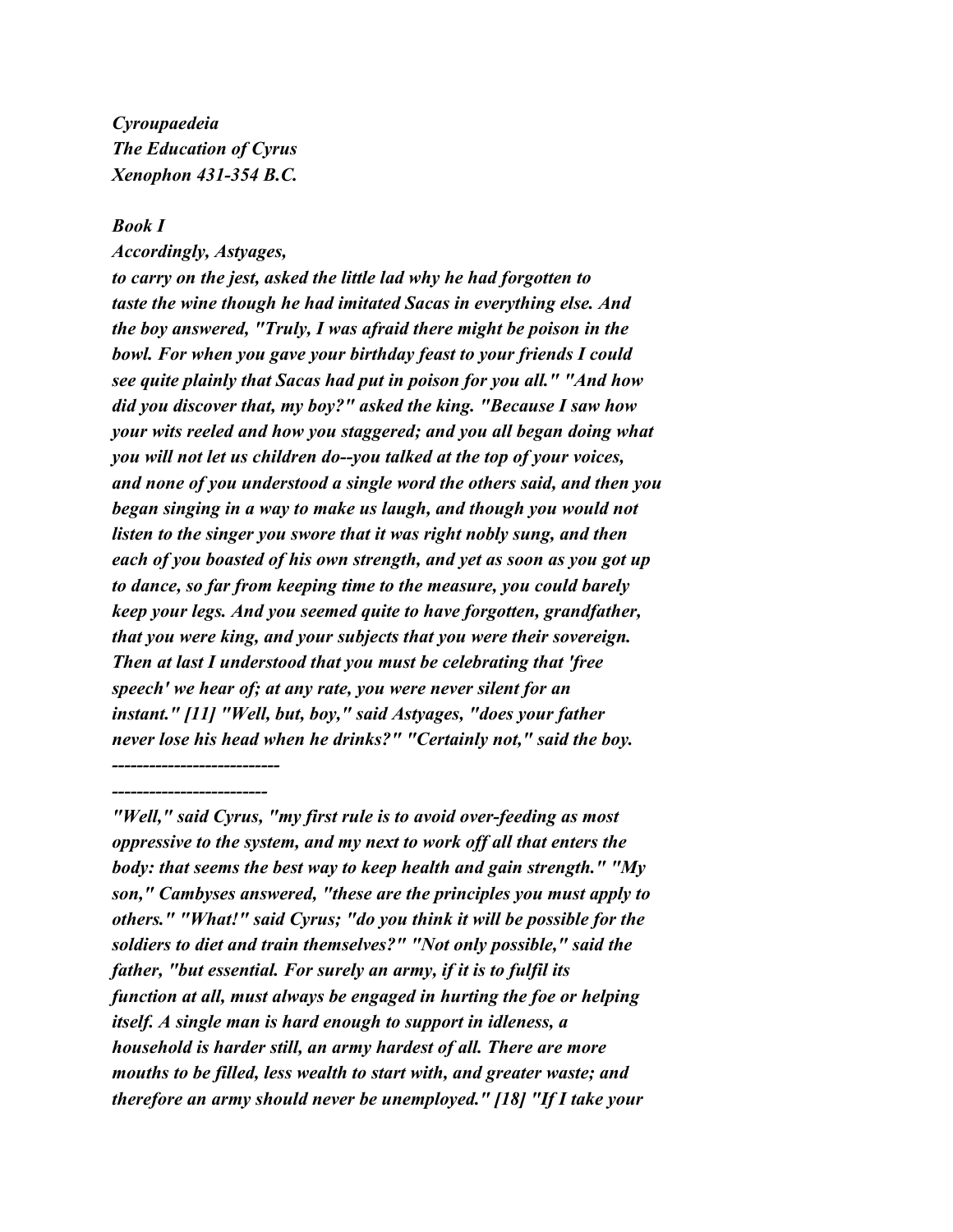*meaning," answered Cyrus, "you think an idle general as useless as an idle farmer. And here and now I answer for the working general, and promise on his behalf that with God's help he will show you that his troops have all they need and their bodies are all they ought to be. And I think," he added, "I know a way by which an officer might do much towards training his men in the various branches of war. Let him propose competitions of every kind and offer prizes; the standard of skill will rise, and he will soon have a body of troops ready to his hand for any service he requires." "Nothing could be better," answered the father. "Do this, and you may be sure you will watch your regiments at their manœuvres with as much delight as if they were a chorus in the dance."*

*------------- --------------------------------*

## *BOOKVII*

*[48] Cyrus paused, and up rose Artabazus the Mede, who had claimed to be his kinsman, and said:*

*"You did well, Cyrus, to open this matter. Years ago, when you were still a boy, from the very first I longed to be your friend, but I saw you did not need me, and so I shrank from approaching you. [49] Then came a lucky moment when you did have need of me to be your good messenger among the Medes with the order from Cyaxares, and I said to myself that if I did the work well, if I really helped you, I might become your comrade and have the right to talk with you as often as I wished. [50] Well, the work was done, and done so as to win your praise. After that the Hyrcanians joined us, the first friends we made, when we were hungry and thirsty for allies, and we loved them so much we almost carried them about with us in our arms wherever we went. Then the enemy's camp was taken, and I scarcely think you had the leisure to trouble your head with me--oh, I quite forgave you. [51] The next thing was that Gobryas became your friend, and I had to take my leave, and after him Gadatas, and by that time it was a real task to get hold of you. Then came the alliances with the Sakians, and the Cadousians, and no doubt you had to pay them court; if they danced attendance on you, you must dance attendance on them. [52] So that*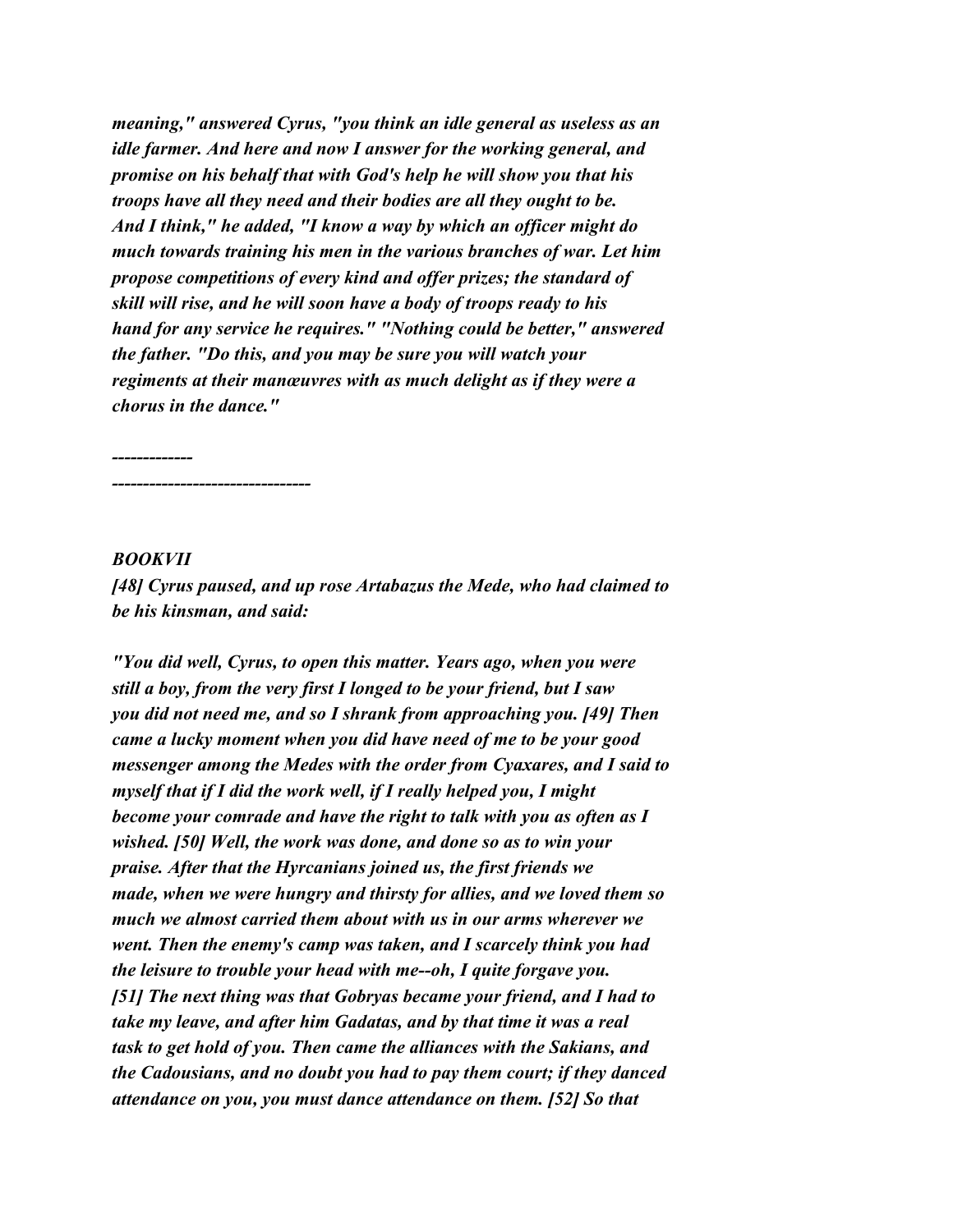*there I was, back again at my starting-point, and yet all the while, as I saw you busy with horses and chariots and artillery, I consoled myself by thinking, 'when he is done with this he will have a little leisure for me.' And then came the terrible news that the whole world was gathering in arms against us; I could not deny that these were important matters, but still I felt certain, if all went well, a time would come at last when you need not grudge me your company, and we should be together to my heart's content, you and I.*

*---------------*

*-----------------------------------*

## *Book VIII*

*[12] "By Hera," said Hystaspas, "I am right glad I asked you. Only one thing puzzles me: how am I to show my joy at your success? Shall I clap my hands and laugh, or what shall I do?"*

*"Dance the Persian dance, of course," said Artabazus. And all the company laughed.*

*[13] And as the drinking deepened Cyrus put a question to Gobryas.*

*"Tell me, Gobryas, would you be better pleased to give your daughter to one of our company to-day than the day when you met us first?"*

*--------------- ……………………………………*

*[C.7] Thus the years passed on, and Cyrus was now in a ripe old age, and he journeyed to Persia for the seventh time in his reign. His father and mother were long since dead in the course of nature, and Cyrus offered sacrifice according to the law, and led the sacred dance of his Persians after the manner of his forefathers, and gave gifts to every man according to his wont.*

*Translation by H. G. Dakyns February, 2000 Revised By F. M. Stawell*